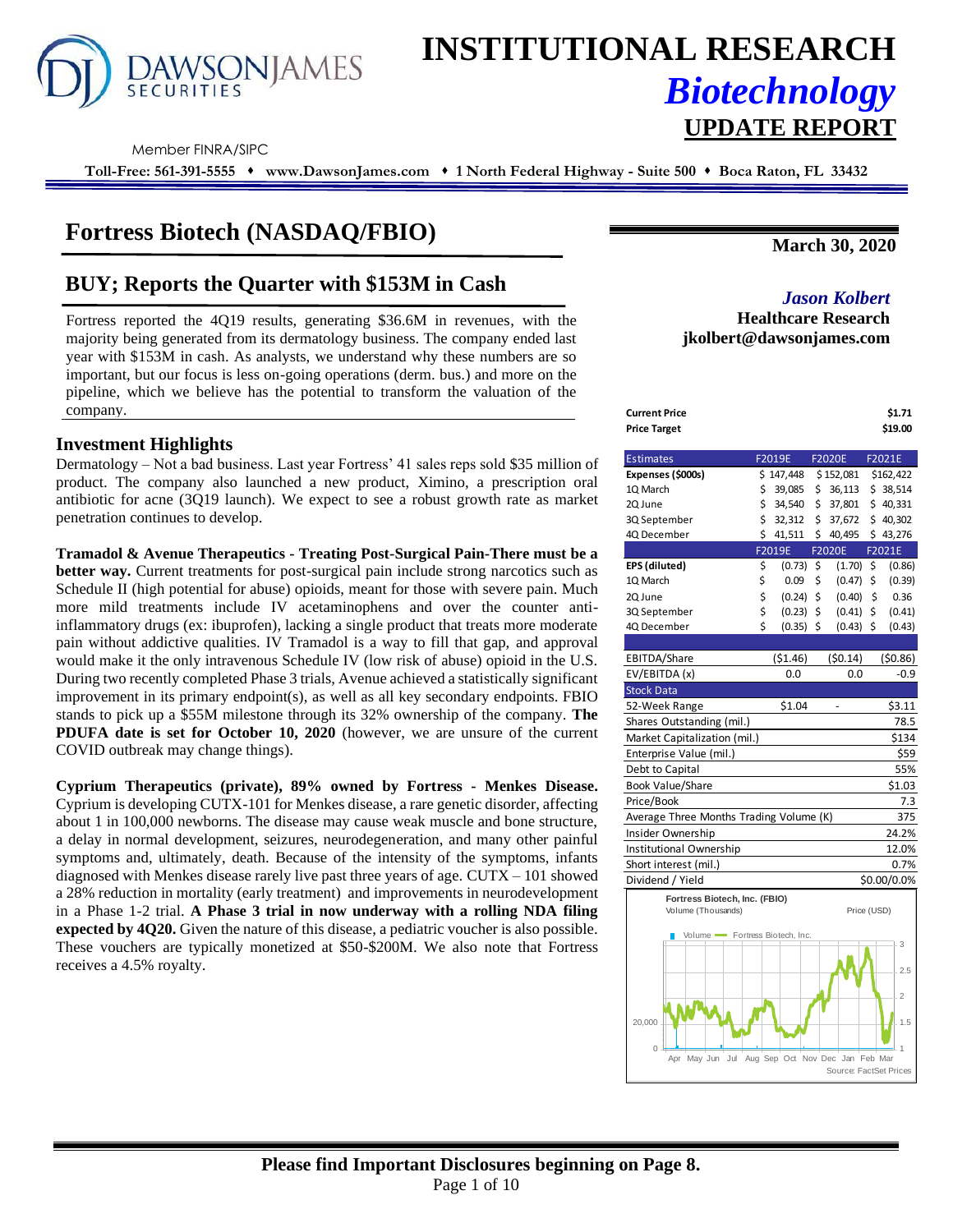

C**aelum Biosciences (private) approximately 43% owned by Fortress.** Alexion owns just under 20% (\$30M investment) in Caelum. The lead program is CAEL-101 (partnered with Alexion). We note that Alexion is obligated to make a \$30M payment based on certain milestones (such as 50% enrollment in the current Phase 2 trial combined with other elements, manufacturing, et al.). Alexion has the option to acquire Caelum (60 days post Phase 2 data) for \$160M (upfront) up to a total value of \$500M, (which translates into \$60M value to Fortress). CAEL-1 is an amyloid fibril targeted therapy designed to reduce/eliminate amyloid deposits in patients with AL amyloidosis. This rare disorder results in misfolded immunoglobulin light chain protein that builds up in tissues and organs, principally the kidneys and heart. The Phase 2 trial is expected to begin next year with data 12 months from the start. Again, based on Alexion's option, we place the value of Fortress position between \$50 and \$75M, and we note that acquisition is triggered if Alexion is acquired. In October 2019, the European Commission granted Orphan Drug Designation to CAEL-101 for the treatment of AL amyloidosis. The FDA had previously granted two orphan drug designations to CAEL-101 for the use of CAEL-101 as a therapeutic agent for patients with AL amyloidosis and a radio-imaging agent in amyloidosis. **Caelum received feedback from the FDA that supports initiating a pivotal Phase 2/3 program, which is expected to begin in the first half of 2020.**

**MB-107 (Lentiviral Gene Therapy for XSCID): Orphan Bubble Boys. Mustang (MBIO-Not Rated) is Leveraging CAR-T and**  Going Pivotal. Mustang Bio is developing MB-107 for bubble boy disease using a first-in-class ex-vivo lentiviral gene therapy that has already shown great promise in two early-stage trials. Plans to start a pivotal trial in stem cell transplant naive patients under two years old in early 2020. FBIO owns ~ 30% of Mustang and is entitled to a 4.5% royalty in 107, as well as a 2.5% equity dividend annually. We see peak revenues for MBIO on just 107 alone in the \$50M range, suggesting fair value at 4-5x revenues of \$250M, and that's w/o the rest of MBIO's pipeline. That equates to \$75M in value back to FBIO just for the ownership stake, add in the royalty and dividend, and we get closer to \$100M mark. We also note that **Mustang announced a complete response (CR) in their first patient in refractory B-cell non-Hodgkin lymphoma**.

**Cancer Immunotherapy – Building a Better Mouse Trap (TKI & PD-L1).** CheckPoint (CKPT) is developing an EGFR Tyrosine Kinase Inhibitor (TKI) known as CK-101 and has an anti-PD-L1 antibody (Cosibelimab). CK-101 is in early (Phase 1) development for EGFR positive lung cancer. Recent data from the European Society for Medical Oncology (ESMO) showed a 40% objective response rate observed in NSCLC patients. The goal is here is to develop an improved TKI versus Tarceva, Iressa, and or Tagrisso, efficacy, and adverse events profile. Recent data suggests a high tolerance of CK-101 across multiple dose groups with preliminary activity for treating the cancer. On the PD-L1 side, interim data shows substantial efficacy in multiple tumor types with a well-tolerated safety profile. So how does FBIO benefit? CKPT is 32% owned by FBIO, gets a 4.5% royalty on sales of both programs above and again, here too, receives an annual 2.5% equity dividend. Clinical progression of the TKI could go pivotal this year and the PD-L1 in 2021. Since the TKI and PD-L1 space represents blockbuster opportunities, if fully developed, the revenue potential is high, which means FBIO's 32% stake in CKPT, as well as the royalty, could prove quite valuable. For modeling purposes, if we assume just a 10% market share and a 30% probability of success, it still equates to revenues over \$300M in revenues and \$15M in royalties. Double that for the PD-L1. This suggests Checkpoint could easily be worth (3-5x revenues) or \$2B in market value (must be adjusted for NPV). 32% of which is owned by FBIO or \$640M in value and again, that is, without the royalty or dividend valued.

**A Unique Model That Manages Risk but Keeps the Upside.** We have known the senior management of Fortress for more than a decade and have the highest respect for the track record of this team of creating shareholder value while finding, developing to key inflection points, and finally commercializing value-creating therapeutics. The platform value of the Fortress Machine should not be underestimated. We believe its value goes beyond just the sum of the parts of the therapeutics in its pipeline (there are many) and the multiple ownership stakes in its public companies such as Avenue Therapeutics (ATXI – Not Rated) where Fortress owns ~32% of this \$100M MC company, but its real value is in the discovery, licensing, company infrastructure (access to a pool of CEO/CFO/CMO/CSO's and the right boards) as well as established vendors (CRO's, investment banks, regulatory expertise) to create the next company.

**Valuation:** Please see our discussion of valuation on the following pages. Valuation is a complex discussion for Fortress as it represents a "platform therapeutics company" that has significant ownership stakes in companies like Mustang Bio.

**Risk to our thesis, include the following:** (1) commercial; (2) regulatory; (3) clinical; (4) manufacturing; (5) financial; (6) liability; and (7) intellectual property. We review these and other risks in the risk section of this report.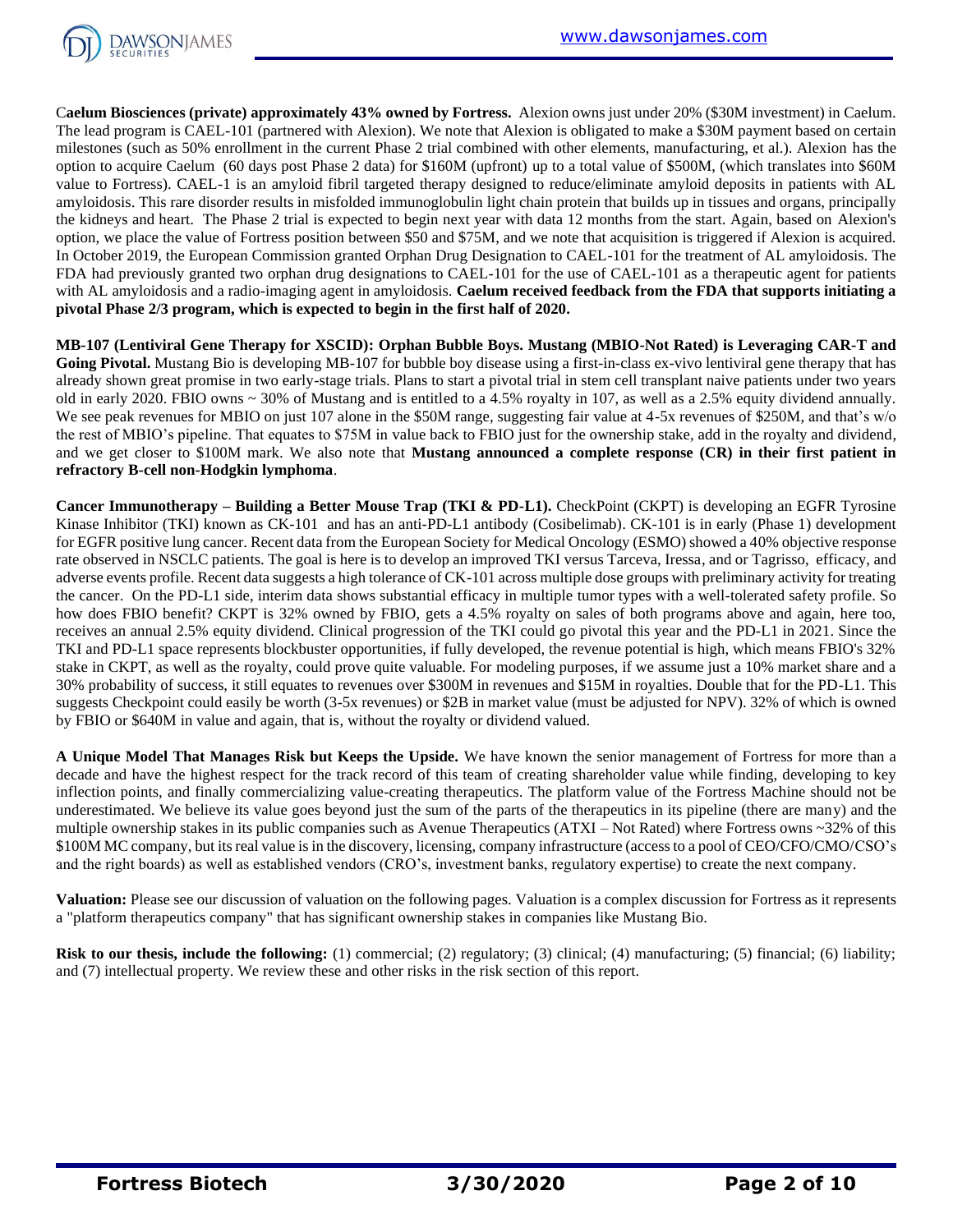

### **Model Assumptions**

- 1. We model five late-stage therapeutic products (below) and apply to each one its own probability of success factor.
- 2. Each model assumes launch timing, market share, and pricing.
- 3. Models are based on available statistics for prevalence and incidence of the target therapeutic indication.
- 4. Price is based on our understanding of the market and the duration of therapy annually.

#### **Exhibit 1. Product Models**

| IV Tramadol                                             |            | 2019E      | 2020E      | 2021E        | 2022E           | 2023E           | 2024E               | 2025E           | 2026E              | 2027E         | 2028E              | 2029E                    | 2030E         |
|---------------------------------------------------------|------------|------------|------------|--------------|-----------------|-----------------|---------------------|-----------------|--------------------|---------------|--------------------|--------------------------|---------------|
|                                                         |            |            |            |              |                 |                 |                     |                 |                    |               |                    |                          |               |
| IV pain relievers market                                | 10,000,000 | 10,010,000 | 10.020.010 | 10,030,030   | 10,040,060      | 10,050,100      | 10.060.150          | 10,070,210      | 10,080,281         | 10,090,361    | 10,100,451         | 10,110,552               | 10.120.662    |
| Cost of Therapy<br>Price Change                         |            |            |            | \$200        | \$200<br>1.0%   | \$202<br>1.0%   | \$204<br>1.0%       | \$206<br>1.0%   | \$208<br>1.0%      | \$210<br>1.0% | \$212<br>1.0%      | \$214<br>1.0%            | \$217<br>1.0% |
| Market share                                            |            |            |            | 1%           | 2%              | 4%              | 10%                 | 20%             | 30%                | 35%           | 40%                | 45%                      | 45%           |
| Patients Treated with a Course                          |            |            |            | 100,300      | 200,801         | 402.004         | 1.006.015           | 2.014.042       | 3.024.084          | 3.531.626     | 4.040.180          | 4.549.748                | 4,554,298     |
| Revenues (000)                                          |            |            |            | 20,060       | 40,160          | 81,205          | 205,247             | 415,014         | 629,375            | 742,355       | 857,747            | 975,589                  | 986,330       |
| Probability of Success (Phase 3)                        |            |            |            | 70%          | 70%             | 70%             | 70%                 | 70%             | 70%                | 70%           | 70%                | 70%                      | 70%           |
| Adjusted Revenues (000)                                 |            |            |            | 14.042 \$    | 28.112 \$       | 56.843          | 143.673<br><b>S</b> | 290.510<br>-S   | 440.562<br>- S     | 519.648       | 600.423 \$<br>Ŝ.   | 682.912<br>.S            | 690.431       |
| <b>Mustang Bio</b>                                      | 2018E      | 2019E      | 2020E      | 2021E        | 2022E           | 2023E           | 2024E               | 2025E           | 2026E              | 2027E         | 2028E              | 2029E                    | 2030E         |
| MB-107 "Bubble Boy"                                     |            |            |            |              |                 |                 |                     |                 |                    |               |                    |                          |               |
| Current "Reservoir" patients (U.S. and ex-U.S. markets) |            |            |            |              | 1,050           | 1,125           | 900                 | 600             | 500                | 575           | 475                | 375                      | 275           |
| New Cases a year (U.S. and ex-U.S. markets)             |            |            |            |              | 75              | 75              | 75                  | 75              | 75                 | 75            | 75                 | 75                       | 75            |
| Market Share Prevalance                                 |            |            |            |              | 10%             | 20%             | 35%                 | 55%             | 60%                | 65%           | 70%                | 75%                      | 80%           |
| Market Share New Cases                                  |            |            |            |              | 10%             | 20%             | 35%                 | 55%             | 75%                | 85%           | 90%                | 90%                      | 90%           |
| Total patients treated                                  |            |            |            |              | 113             | 240             | 341                 | 371             | 356                | 438           | 400                | 349                      | 288           |
| Cost of Therapy (one-time)                              |            |            |            |              | $$1,500,000$ \$ | 1.500.000<br>-S | 1.500.000<br>-S     | 1,500,000<br>-S | 1,500,000<br>-S    | 1.500.000     | s.<br>1.500.000 \$ | 1,500,000<br>- S         | 1,500,000     |
| Revenues (M)                                            |            |            |            |              | 168,750         | 360,000         | 511.875             | 556.875         | 534,375            | 656,250       | 600,000            | 523.125                  | 431,250       |
| Probability of Success (Phase 2/3)                      |            |            |            |              | 30%             | 30%             | 30%                 | 30%             | 30%                | 30%           | 30%                | 30%                      | 30%           |
| Adjusted Revenues (M)                                   |            |            |            | Ŝ.           | 50.625<br>.\$   | 108,000<br>-Ś   | 153.563<br>-\$      | 167.063<br>-Ś   | 160.313<br>s.      | 196.875       | 180,000 \$<br>Ŝ.   | 156.938<br><sup>\$</sup> | 129,375       |
| Royalty assumed                                         |            |            |            |              | 4.5%            | 4.5%            | 4.5%                | 4.5%            | 4.5%               | 4.5%          | 4.5%               | 4.5%                     | 4.5%          |
| Royalty revenue (000)                                   |            |            |            | $\mathbf{s}$ | $2.278$ \$      | 4.860 \$        | 6.910 S             | 7.518 S         | $7,214$ \$         | 8,859 \$      | 8,100 \$           | 7,062 S                  | 5,822         |
|                                                         |            |            |            |              |                 |                 |                     |                 |                    |               |                    |                          |               |
| CheckPoint PD-L1 in NSCLC                               | 2018E      | 2019E      | 2020E      | 2021E        | 2022E           | 2023E           | 2024E               | 2025E           | 2026E              | 2027E         | 2028E              | 2029E                    | 2030E         |
| Cosibelimab (NSCLC)                                     |            |            |            |              |                 |                 |                     |                 |                    |               |                    |                          |               |
| New cases of lung cancer/year                           |            | 228,150    | 228,150    | 228,150      | 228,150         | 228,150         | 228,150             | 228,150         | 228,150            | 228,150       | 228,150            | 228,150                  | 228,150       |
| Patients - PDL1 Option                                  |            | 75%        | 75%        | 75%          | 75%             | 75%             | 75%                 | 75%             | 75%                | 75%           | 75%                | 75%                      | 75%           |
| Target patient population                               |            | 171.113    | 171.113    | 171.113      | 171,113         | 171.113         | 171.113             | 171.113         | 171.113            | 171.113       | 171.113            | 171.113                  | 171.113       |
| Market share                                            |            |            |            |              |                 | 1%              | 2%                  | 4%              | 6%                 | 8%            | 10%                | 12%                      | 14%           |
| Patients treated                                        |            |            |            |              |                 | 1,711           | 3.422               | 6.845           | 10.267             | 13,689        | 17.111             | 20.534                   | 23.956        |
| Costs                                                   |            |            |            |              | s               | 35,000 \$       | 55,000<br>-S        | 55,000<br>s     | 55,000<br><b>S</b> | 55,000 \$     | 55,000 \$          | 55,000<br>- S            | 55,000        |
| Revenues ('000)                                         |            |            |            |              | \$.             | 59.889 \$       | 188,224<br>-S       | 376,448<br>-S   | 564.671 \$         | 752.895       | 941.119 \$<br>- \$ | 1.129.343<br>- S         | 1.317.566     |
| Probability of Success                                  |            |            |            |              |                 | 50%             | 50%                 | 50%             | 50%                | 50%           | 50%                | 50%                      | 50%           |
| Adjusted Revenues (M)                                   |            |            |            |              | s               | 29.945<br>-9    | 94,112<br>-S        | 188,224<br>-S   | 282,336<br>- 3     | 376,448       | 470,559 \$<br>- \$ | 564,671<br>- S           | 658,783       |
| Royalty assumed                                         | 4.5%       | 4.5%       | 4.5%       | 4.5%         | 4.5%            | 4.5%            | 4.5%                | 4.5%            | 4.5%               | 4.5%          | 4.5%               | 4.5%                     | 4.5%          |
| Royalty revenue (000)                                   |            |            |            |              |                 |                 | $\sim$              | $1,348$ \$      | 4,235 \$           | 8,470 \$      | 12,705 \$          | 16.940 S                 | 21,175        |
|                                                         |            |            |            |              |                 |                 |                     |                 |                    |               |                    |                          |               |
| <b>CheckPoint TKI in NSCLC</b>                          | 2018E      | 2019E      | 2020E      | 2021E        | 2022E           | 2023E           | 2024E               | 2025E           | 2026E              | 2027E         | 2028E              | 2029E                    | 2030E         |

| <b>CheckPoint TKI in NSCLC</b>         | 2018E | 2019E      | 2020E      | 2021E      | 2022E      | 2023E      | 2024E            | 2025E      | 2026E                    | 2027E         | 2028E             | 2029E         | 2030E      |
|----------------------------------------|-------|------------|------------|------------|------------|------------|------------------|------------|--------------------------|---------------|-------------------|---------------|------------|
| CK-101 (EGFR mutation + LC)            |       |            |            |            |            |            |                  |            |                          |               |                   |               |            |
| New cases of lung cancer/year          |       | 228,150    | 228,150    | 228,150    | 228,150    | 228,150    | 228,150          | 228.150    | 228,150                  | 228,150       | 228,150           | 228,150       | 228,150    |
| Total Lung Cancer Market size (M)      |       | 19,250,000 | 19,478,150 | 19,706,300 | 19,934,450 | 20,162,600 | 20,390,750       | 20,618,900 | 20,847,050               | 21,075,200    | 21,303,350        | 21,531,500    | 21,759,650 |
| Total NSCLC lung cancer                |       | 16,362,500 | 16.556.428 | 16,750,355 | 16.944.283 | 17,138,210 | 17,332,138       | 17,526,065 | 17,719,993               | 17,913,920    | 18,107,848        | 18,301,775    | 18,495,703 |
| % of patients with EGFR/NSCLC patients |       | 26%        | 26%        | 26%        | 26%        | 26%        | 26%              | 26%        | 26%                      | 26%           | 26%               | 26%           | 26%        |
| Patients with EGFR/NSCLC patients      |       |            |            |            |            | 59.319     | 59.319           | 59,319     | 59,319                   | 59,319        | 59,319            | 59,319        | 59,319     |
| Market share                           |       |            |            |            |            | 5%         | 10%              | 12%        | 14%                      | 15%           | 16%               | 17%           | 18%        |
| Treated patients (000)                 |       |            |            |            |            | 2.966      | 5.932            | 7.118      | 8.305                    | 8,898         | 9,491             | 10.084        | 10.677     |
| Cost (competition=\$15,240/month)      |       |            |            |            |            | 182.880    | 182,880 S        | 182.880    | 182.880                  | 182,880       | 182.880 \$        | 182,880 \$    | 182,880    |
| Revenues ('000)                        |       |            |            |            |            | 542.413    | 1.084.826        | .301.791   | .518.756<br>s            | .627.239      | .735.721 \$<br>-8 | .844.204<br>s | .952.687   |
| Probability of Success                 |       |            |            |            |            | 30%        | 30%              | 30%        | 30%                      | 30%           | 30%               | 30%           | 30%        |
| Adjusted Revenues (000)                |       |            |            |            |            | 162,724    | 325.448 \$       | 390,537    | 455,627<br>$\mathcal{L}$ | 488,172<br>-S | 520.716 \$        | 553,261<br>-5 | 585,806    |
| Royalty assumed                        |       |            |            |            |            | 4.5%       | 4.5%             | 4.5%       | 4.5%                     | 4.5%          | 4.5%              | 4.5%          | 4.5%       |
| Royalty revenue (000)                  |       |            |            |            |            | 7.323      | 14,645 \$<br>. S | 17.574     | 20,503<br>- 5            | 21,968 \$     | 23,432 \$         | 24,897        | 26,361     |

| noyany assumou                        |       |       |       |       |            | 7.070      | 7.070      | 7.979                  | 7.070         | 7.070     | 7.070      | 7.070     | 7.070   |
|---------------------------------------|-------|-------|-------|-------|------------|------------|------------|------------------------|---------------|-----------|------------|-----------|---------|
| Royalty revenue (000)                 |       |       |       |       |            | $7,323$ \$ | 14,645 S   | 17,574<br>$\mathbf{s}$ | 20,503<br>- 8 | 21.968 \$ | 23.432 S   | 24,897 \$ | 26,361  |
|                                       |       |       |       |       |            |            |            |                        |               |           |            |           |         |
| <b>Cyprium Therapeutics (private)</b> | 2018E | 2019E | 2020E | 2021E | 2022E      | 2023E      | 2024E      | 2025E                  | 2026E         | 2027E     | 2028E      | 2029E     | 2030E   |
| CUTX-101 (Menkes Disease)             |       |       |       |       |            |            |            |                        |               |           |            |           |         |
| Prevalance (USA)                      | 2.720 | 2.720 | 2.720 | 2.720 | 2.720      | 2.720      | 2.720      | 2.720                  | 2.720         | 2.720     | 2.720      | 2.720     | 2,720   |
| Incidence annualy (USA)               | 3.000 | 3,000 | 3.000 | 3,000 | 3.000      | 3,000      | 3,000      | 3,000                  | 3,000         | 3,000     | 3,000      | 3,000     | 3,000   |
| Target patient population             | 2,500 | 2,500 | 2.500 | 2.500 | 2,500      | 2.500      | 2,500      | 2,500                  | 2,500         | 2.500     | 2.500      | 2.500     | 2,500   |
| Market share                          |       | 0%    | 0%    | 0%    | 10%        | 30%        | 50%        | 70%                    | 80%           | 80%       | 80%        | 80%       | 80%     |
| Patients treated                      |       |       |       |       | 250        | 750        | 1,250      | 1,750                  | 2,000         | 2,000     | 2,000      | 2,000     | 2,000   |
| Price                                 |       |       |       |       | 300,000    | 300,000    | 300,000    | 300,000                | 300,000       | 300,000   | 300,000    | 300,000   | 300,000 |
| Revenues (000)                        |       |       |       |       | 75,000     | 225,000    | 375,000    | 525,000                | 600,000       | 600,000   | 600,000    | 600,000   | 600,000 |
| Probability of Success                |       |       |       |       | 30%        | 30%        | 30%        | 30%                    | 30%           | 30%       | 30%        | 30%       | 30%     |
| Adjusted Revenues (M)                 |       |       |       |       | 22,500     | 67,500     | 112,500 \$ | 157,500                | 180,000       | 180,000   | 180,000 \$ | 180,000   | 180,000 |
| Royalty assumed                       |       |       |       | 4.5%  | 4.5%       | 4.5%       | 4.5%       | 4.5%                   | 4.5%          | 4.5%      | 4.5%       | 4.5%      | 4.5%    |
| Royalty revenue (000)                 |       |       |       | . .   | $1,013$ \$ | $3,038$ \$ | $5,063$ \$ | 7,088<br>$\mathbf{s}$  | 8,100 \$      | 8,100 \$  | 8.100 \$   | 8,100 \$  | 8,100   |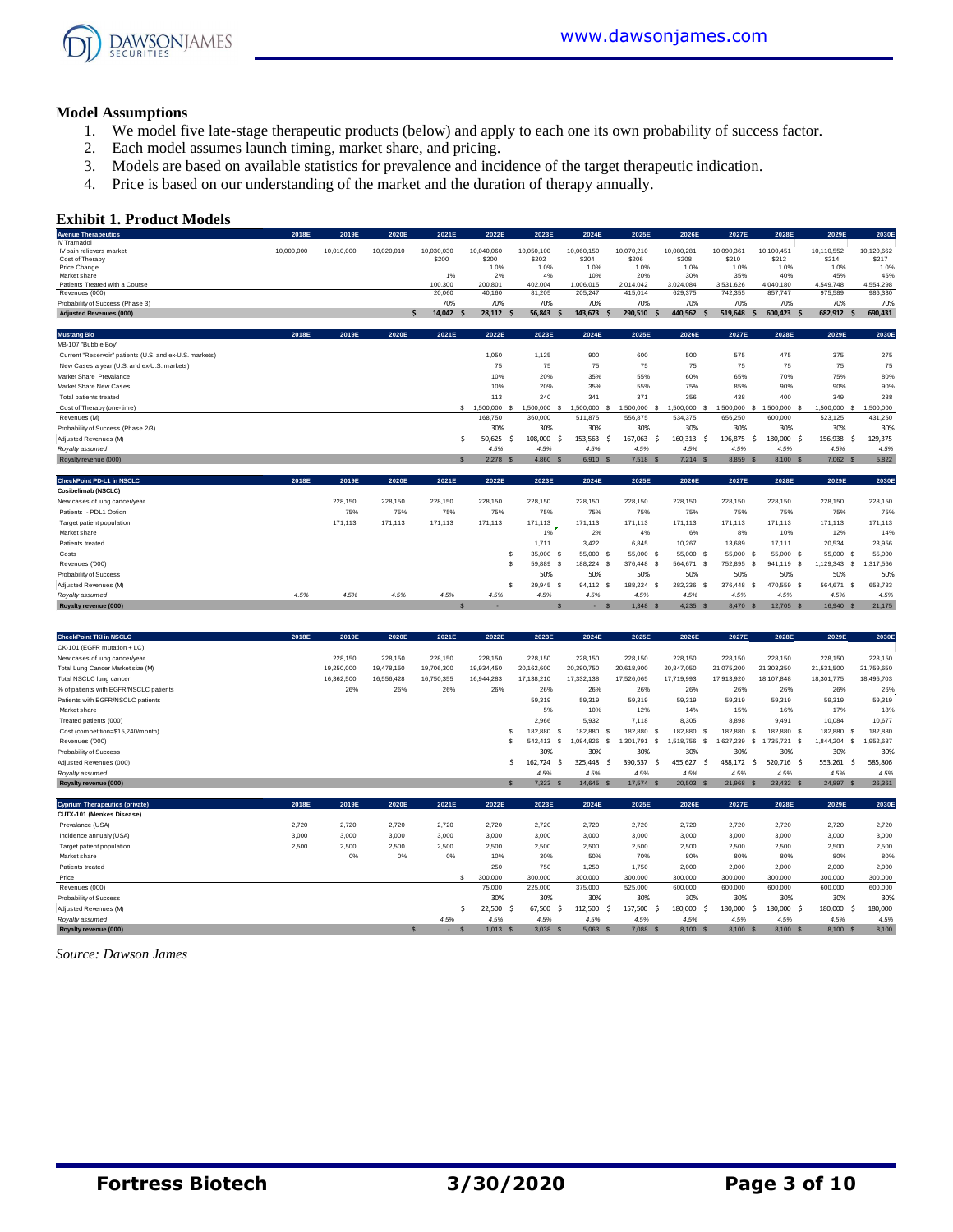

**Valuation:** As we previously mentioned, Valuation is a complex discussion for Fortress. Fortress, as the controlling entity, reports consolidated statements. There are multiple ways to value a "platform therapeutics company" like Fortress that has a majority ownership in multiple public companies with the rights to royalties and milestones, plus the company has its own internal products that are generating revenues and internal private companies that have their own therapeutic pipeline candidates. We choose to model the key products as they exist (inside and outside the company) and project them based on the ownership percentage to the Fortress income statement. We recognize that this is "a model." It is a method to forecast future value. i.e., reporting the revenues of outside companies based on the percentage ownership (not as a 100% consolidated entity) but we do show the consolidated expenses as they are currently reported by Fortress. We view our method as doubly conservative; that is, we cut the revenues but not the expenses. One might argue we need to assess each outside company, determine net-income, and apply valuation metrics, based on the projected value of the external company. We leave that for "others" to do, as our purpose is to determine, is their upside to Fortress based on the value of the holding in the external companies, the product royalties, the annual stock dividend, and the internal companies and P&L metrics of Fortress itself? We conclude, Yes. In our model, we do separate and show our projected revenues, royalties and milestones. We model external and internal products. We then assume R&D, SG&A based on the current consolidated numbers. We project the share count as well as revenues, expenses, and ultimately net-income out to 2030. For each individual product, we make certain assumptions about the timing and probability of success and apply these assumptions to our model. We apply a probability of success in our therapeutic models. This ranges from as low as just 30% to as high as 70% based on what we feel is the therapeutic risk that the product will advance. In addition to the success factor, we apply a 15% discount rate (r) in our Free Cash Flow to the Firm (FCFF), Discounted EPS (dEPS) and Sum of the Parts (SOP) models. We then average the result and round to the nearest whole number to derive our \$19.00 - 12-month price target.<br> **Exhibit 2. Free Cash Flow Model**<br>
Average 19<br>
Price Target 22

#### **Exhibit 2. Free Cash Flow Model**

| <b>Exhibit 2. Free Cash Flow Model</b> |
|----------------------------------------|
| 19                                     |
| 22                                     |
| 2020                                   |
|                                        |

| DCF Valuation Using FCF (mln): |            |           |           |           |        |         |         |         |         |         |         |         |
|--------------------------------|------------|-----------|-----------|-----------|--------|---------|---------|---------|---------|---------|---------|---------|
| units ('000)                   | 2019E      | 2020E     | 2021E     | 2022E     | 2023E  | 2024E   | 2025E   | 2026E   | 2027E   | 2028E   | 2029E   | 2030E   |
| EBIT                           | (101, 660) | (118,050) | (62, 912) | (80, 662) | 56,974 | 220,216 | 367,060 | 488,652 | 571,149 | 636,032 | 699,661 | 738,129 |
| <b>Tax Rate</b>                | 0%         | 0%        | 0%        | 0%        | 0%     | 10%     | 15%     | 18%     | 20%     | 21%     | 21%     | 21%     |
| EBIT (1-t)                     | (101, 660) | (118,050) | (62, 912) | (80, 662) | 56,974 | 198,194 | 312,001 | 400,695 | 456,919 | 502,466 | 552,732 | 583,122 |
| CapEx                          |            |           |           |           |        |         |         |         |         |         |         |         |
| Depreciation                   |            |           |           |           |        |         |         |         |         |         |         |         |
| Change in NWC                  |            |           |           |           |        |         |         |         |         |         |         |         |
| FCF                            | (101, 660) | (118,050) | (62, 912) | (80, 662) | 56,974 | 198,194 | 312,001 | 400,695 | 456,919 | 502,466 | 552,732 | 583,122 |
|                                |            |           |           |           |        |         |         |         |         |         |         |         |
| PV of FCF                      | (116,909)  | (118,050) | (54, 706) | (60, 992) | 37,461 | 113,318 | 155,120 | 173,231 | 171,773 | 164,257 | 157,121 | 144,139 |
| Discount Rate                  | 15%        |           |           |           |        |         |         |         |         |         |         |         |
| Long Term Growth Rate          | 1%         |           |           |           |        |         |         |         |         |         |         |         |
| <b>Terminal Cash Flow</b>      | 4,206,810  |           |           |           |        |         |         |         |         |         |         |         |
| Terminal Value YE2030          | 1,039,859  |           |           |           |        |         |         |         |         |         |         |         |
| <b>NPV</b>                     | 1,922,532  |           |           |           |        |         |         |         |         |         |         |         |
| NPV-Debt                       | 9,396      |           |           |           |        |         |         |         |         |         |         |         |
| Shares out ('000)              | 87,745     | 2030E     |           |           |        |         |         |         |         |         |         |         |
| NPV Per Share                  | 22         |           |           |           |        |         |         |         |         |         |         |         |

#### **Exhibit 3. Discounted-EPS Model**

| <b>Current Year</b>      |   | 2020 |
|--------------------------|---|------|
| Year of EPS              |   | 2030 |
| Earnings Multiple        |   | 10   |
| <b>Discount Factor</b>   |   | 15%  |
| <b>Selected Year EPS</b> | ς | 6.31 |
| <b>NPV</b>               |   | 16   |

| Current Year<br>Year of EPS | 2020<br>2030    |          |                 | Discount Rate and Earnings Multiple Varies, Year is Constant |       |       |       |       |       |
|-----------------------------|-----------------|----------|-----------------|--------------------------------------------------------------|-------|-------|-------|-------|-------|
| Earnings Multiple           | 10 <sup>1</sup> |          |                 | 5%                                                           | 10%   | 15%   | 20%   | 25%   | 30%   |
| Discount Factor             | 15%             | Earnings |                 | 3.87                                                         | 2.43  | 1.56  | 1.02  | 0.68  | 0.46  |
| Selected Year EPS           | \$<br>6.31      | Multiple | э.              | 19.37                                                        | 12.16 | 7.80  | 5.09  | 3.39  | 2.29  |
| <b>NPV</b>                  | 16              |          | 10 <sup>1</sup> | 38.73                                                        | 24.32 | 15.59 | 10.19 | 6.77  | 4.58  |
|                             |                 |          | 15              | 58.10                                                        | 36.48 | 23.39 | 15.28 | 10.16 | 6.86  |
|                             |                 |          | 20              | 77.46                                                        | 48.65 | 31.19 | 20.38 | 13.55 | 9.15  |
|                             |                 |          | 25              | 96.83                                                        | 60.81 | 38.99 | 25.47 | 16.94 | 11.44 |
|                             |                 |          | 30              | 116.19                                                       | 72.97 | 46.78 | 30.57 | 20.32 | 13.73 |
|                             |                 |          | 35              | 135.56                                                       | 85.13 | 54.58 | 35.66 | 23.71 | 16.02 |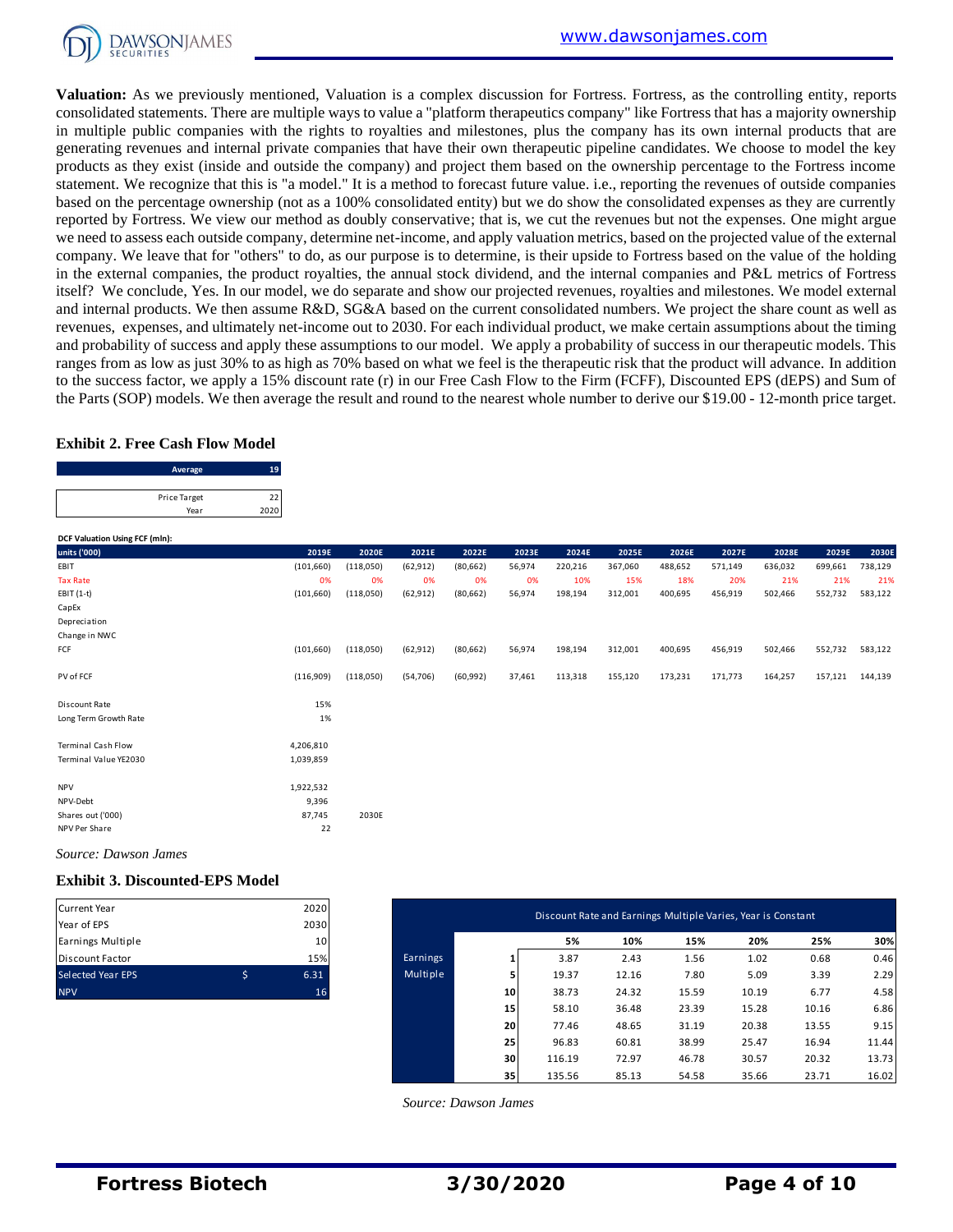

# **Exhibit 4. Sum-of-the-Parts Model**

| <b>Fortress Biotech</b>                   | LT Gr | Discount<br>Rate | Yrs to Peak    | % Success | Peak Sales<br>(MM's) | Term Val |
|-------------------------------------------|-------|------------------|----------------|-----------|----------------------|----------|
| <b>Avenue Tramadol IV (Pain)</b>          | 1%    | 15%              | $\overline{4}$ | 70%       | \$986                | \$7,045  |
| <b>NPV</b>                                |       |                  |                |           |                      | \$9.8    |
| <b>Mustang MB-107 (bubble Boy)</b>        | 1%    | 15%              | 3              | 70%       | \$431                | \$3,080  |
| <b>NPV</b>                                |       |                  |                |           |                      | \$4.9    |
| <b>Cyprium CUTX-101 (Menke's Disease)</b> | 1%    | 30%              | $\overline{4}$ | 70%       | \$600                | \$2,069  |
| <b>NPV</b>                                |       |                  |                |           |                      | \$2      |
| <b>CheckPoint Cosibelimab (PD-L1)</b>     | 1%    | 30%              | $\overline{4}$ | 70%       | \$1,318              | \$4,543  |
| <b>NPV</b>                                |       |                  |                |           |                      | \$4      |
| <b>CheckPoint CK-101 (TRK)</b>            | 1%    | 30%              | $\overline{4}$ | 70%       | \$1,953              | \$6,733  |
| <b>NPV</b>                                |       |                  |                |           |                      | \$5.7    |
| Net Margin (Products)                     |       |                  |                |           |                      | 30%      |
| MM Shrs OS (2030E)                        |       |                  |                |           |                      | 87       |
| <b>Product Total NPV</b>                  |       |                  |                |           |                      | \$20     |
| <b>Product Royalties NPV</b>              | 1%    | 15%              | 4              | 70%       | \$88                 | \$627    |
| <b>NPV</b>                                |       |                  |                |           |                      | \$0.9    |
| NPV - Royalties & Products                |       |                  |                |           |                      | \$21.1   |
| <b>Milestones</b>                         | 1%    | 15%              | $\overline{4}$ | 70%       | \$50                 | \$357    |
| <b>NPV</b>                                |       |                  |                |           |                      | \$0.5    |
| NPV - Royalties & Products & Milestones   |       |                  |                |           |                      | \$21.6   |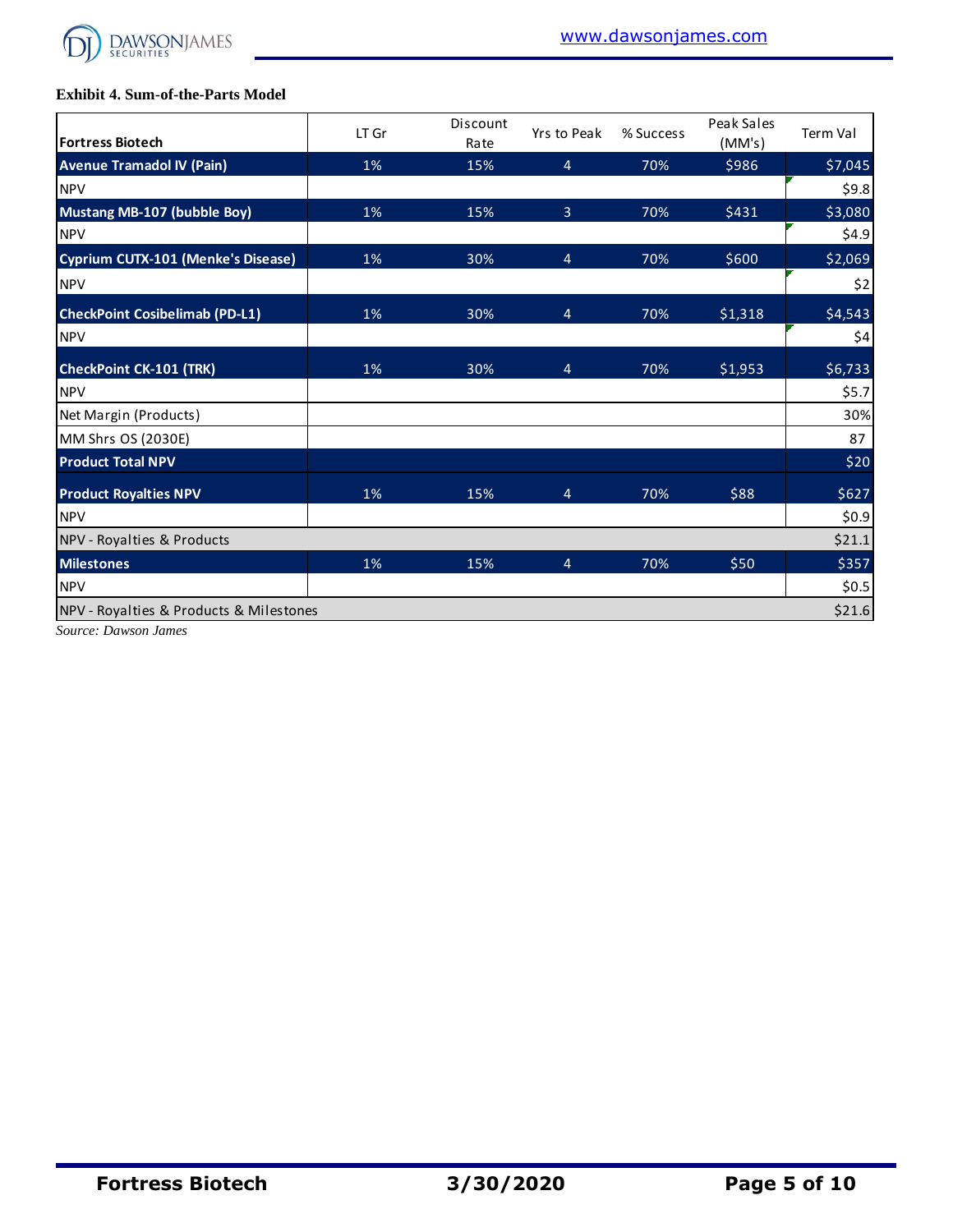

#### **Exhibit 5. Income Statement**

| Probability Revenue Forecast: ('000)                                                     |                  |                  |                  |                  |                  |                  |                  |                  |                  |                  |                  |                  |                  |                   |                     |                   |                             |                   |                   |                         |
|------------------------------------------------------------------------------------------|------------------|------------------|------------------|------------------|------------------|------------------|------------------|------------------|------------------|------------------|------------------|------------------|------------------|-------------------|---------------------|-------------------|-----------------------------|-------------------|-------------------|-------------------------|
| Avenue Therapeutics: IV Tramadol end use sales                                           |                  |                  |                  |                  |                  |                  |                  |                  |                  |                  | 14,042           | $28,112$ \$      | 56,843           | 143,673           | 290,510             | 440,562           | 519,648                     | 600,423           | $682,912$ \$      | 690,431                 |
| Percent Owned by Fortress                                                                | 32%              | 32%              | 32%              | 32%              | 32%              | 32%              | 32%              | 32%              | 32%              | 32%              | 32%              | 32%              | 32%              | 32%               | 32%                 | 32%               | 32%                         | 32%               | 32%               | 32%                     |
| <b>Revenues Atributed back to Fortress</b>                                               |                  |                  |                  |                  |                  |                  |                  |                  |                  |                  | 4.493            | 8.996            | 18,190           | 45,975            | 92.963              | 140,980           | 166,288                     | 192.135           | 218.532           | 220.938                 |
| Mustang Bio - Bubble Boy (MB-107)                                                        |                  |                  |                  |                  |                  |                  |                  |                  |                  |                  |                  | 50,625           | 108,000          | 153,563           | 167,063             | 160,313           | 196,875                     | 180,000           | 156,938           | 129,375                 |
| Percent Owned by Fortress                                                                | 30%              | 30%              | 30%              | 30%              | 30%              | 30%              | 30%              | 30%              | 30%              | 30%              | 30%              | 30%              | 30%              | 30%               | 30%                 | 30%               | 30%                         | 30%               | 30%               | 30%                     |
| <b>Revenues Atributed back to Fortress</b><br>Cyprium - CUTX-101 - Menkes Disease        | $\sqrt{2}$       | n                | $\mathbf{0}$     | n                | $\Omega$         | $\Omega$         | $\Omega$         | n                |                  | - 0              |                  | 15.188<br>22,500 | 32,400<br>67,500 | 46.069<br>112,500 | 50.119<br>157,500   | 48.094<br>180,000 | 59.063<br>180,000           | 54,000<br>180,000 | 47.081<br>180,000 | 38,813<br>180,000<br>١s |
| Percent Owned by Fortress                                                                | 89%              | 89%              | 89%              | 89%              | 89%              | 89%              | 89%              | 89%              | 89%              | 89%              | 89%              | 89%              | 89%              | 89%               | 89%                 | 89%               | 89%                         | 89%               | 89%               | 89%                     |
| <b>Revenues Atributed back to Fortress</b>                                               | -0               | $\Omega$         | $\mathbf{0}$     |                  |                  | $\Omega$         | $\mathbf{0}$     | $\Omega$         |                  |                  |                  | 20,025           | 60.075           | 100,125           | 140.175             | 160,200           | 160,200                     | 160.200           | 160,200           | 160,200                 |
| CheckPoint (Cosibelimab PD-L1)                                                           |                  |                  |                  |                  |                  |                  |                  |                  |                  |                  |                  | $\sim$           | 29.945           | 94,112            | 188,224             | 282,336           | 376,448                     | 470,559           | 564,671           | 658,783<br>ις           |
| Percent Owned by Fortress                                                                | 32%              | 32%              | 32%              | 32%              | 32%              | 32%              | 32%              | 32%              | 32%              | 32%              | 32%              | 329              | 32%              | 32%               | 329                 | 32%               | 32%                         | 32%               | 32%               | 32%                     |
| <b>Revenues Atributed back to Fortress</b>                                               |                  |                  |                  |                  | $\sim$           |                  |                  |                  | ÷                | <b>A</b>         |                  |                  | 9.582            | 30.116            | 60.232              | 90.347            | 120.463                     | 150,579           | 180.695           | 210.811                 |
| CK-101 end use sales                                                                     |                  |                  |                  |                  |                  |                  |                  |                  |                  |                  |                  |                  | 162.724          | 325.448           | 390,537             | 455,627           | 488.172                     | 520.716           | 553,261           | 585,806                 |
| Percent Owned by Fortress                                                                | 32%              | 32%              | 32%              | 32%              | 32%              | 32%              | 32%              | 32%              | 32%              | 32%              | 32%              | 32%              | 32%              | 32%               | 32%                 | 32%               | 32%                         | 32%               | 32%               | 32%                     |
| <b>Revenues Atributed back to Fortress</b>                                               |                  |                  |                  |                  |                  |                  |                  |                  |                  |                  |                  |                  | 52,072           | 104,143           | 124,972             | 145,801           | 156,215                     | 166,629           | 177,044           | 187,458                 |
| Journey Medical Corporation (Dermatology)                                                | 6.477            | 6.477            | 8.000            | 13.967           | 34.921           | 9.638            | 10.895           | 10.057           | 11.314           | 41.905           | 48,191           | 53,010           | 58.311           | 64.142            | 70,556              | 77.612            | 85,373                      | 93,911            | 103,302           | 113,632                 |
| Percent Owned by Fortress                                                                | 100%             | 100%             | 100%             | 100%             | 100%             | 100%             | 100%             | 100%             | 100%             | 100%             | 100%             | 100%             | 100%             | 100%              | 100%                | 100%              | 100%                        | 100%              | 100%              | 100%                    |
| <b>Revenues Atributed back to Fortress</b>                                               | 6,477            | 8.199            | 9.002            | 13,967           | 34.921           | 9.638            | 10.895           | 10,057           | 11.314           | 41,905           | 48.191           | 53.010           | 58.311           | 64.142            | 70.556              | 77,612            | 85,373                      | 93.911            | 103,302           | 113,632                 |
| Other Revenue Back to Fortress                                                           |                  | 1,051            | 700              | (43)             | 1,708            | 432              | 451              | 470              | 526              | 1,879            | 2,067            | 2,273            | 2,501            | 2,751             | 3,026               | 3,328             | 3,661                       | 4,027             | 4,430             | 4,873                   |
| <b>Fortress Revenues</b>                                                                 | 6.477            | 9.250            | 9,702            | 13.924           | 36,629           | 10,071           | 11,347           | 10.527           | 11.841           | 43.785           | 54.752           | 99,492           | 233.131          | 393.321           | 542.043             | 666.362           | 751,263                     | 821.481           | 891,283           | 936.724                 |
|                                                                                          |                  |                  |                  |                  |                  |                  |                  |                  |                  |                  |                  |                  |                  |                   |                     |                   |                             |                   |                   |                         |
|                                                                                          |                  |                  |                  |                  |                  |                  |                  |                  |                  |                  |                  |                  |                  |                   |                     |                   |                             |                   |                   |                         |
| Avenue Therapeutic (IV Tramadol) Royalties (4.5% on sales > \$325M)                      |                  |                  |                  |                  |                  |                  |                  |                  |                  |                  |                  |                  |                  |                   |                     |                   |                             |                   |                   |                         |
| Associate Milestones                                                                     |                  |                  |                  |                  |                  |                  |                  |                  |                  |                  | \$5,000          |                  |                  |                   |                     |                   |                             |                   |                   |                         |
|                                                                                          |                  |                  |                  |                  |                  |                  |                  |                  |                  |                  |                  |                  |                  |                   |                     |                   |                             |                   |                   |                         |
| Mustang Bio - Bubble Boy (MB-107) Prob. Adj. Royalties - 4.5%                            |                  |                  |                  |                  |                  |                  |                  |                  |                  |                  |                  | $2,278$ \$<br>s. |                  | 4,860 \$ 6,910.31 | l S<br>7,518 \$     | 7,214             | 8,859<br>$\hat{\mathbf{z}}$ | 8,100<br>l S      | $7,062$ \$<br>١s  | 5,822                   |
| Associate Milestones                                                                     |                  |                  |                  |                  |                  |                  |                  |                  |                  |                  |                  |                  |                  |                   |                     |                   |                             |                   |                   |                         |
|                                                                                          |                  |                  |                  |                  |                  |                  |                  |                  |                  |                  |                  |                  |                  |                   |                     |                   |                             |                   |                   |                         |
| Cyprium - CUTX-101 Menke's Disease - Prob. Adj. Royalties - 4.5%<br>Associate Milestones |                  |                  |                  |                  |                  |                  |                  |                  |                  |                  |                  | 1,013<br>l s     | 3,038            | 5,063             | \$.<br>7,088<br>' S | 8,100             | 8,100                       | \$.<br>8,100      | 8,100<br>١s       | 8,100<br>l \$           |
|                                                                                          |                  |                  |                  |                  |                  |                  |                  |                  |                  |                  |                  |                  |                  |                   |                     |                   |                             |                   |                   |                         |
| CheckPoint (Cosibelmab PD-L1) - Prob. Adj. Royalties - 4.5%                              |                  |                  |                  |                  |                  |                  |                  |                  |                  |                  |                  | l s<br>$\sim$    |                  | $\sim$            | 1,348<br>\$.<br>'S  | 4,235             | 8,470<br>\$.                | 12,705<br>l S     | $16,940$ \$<br>١s | 21,175                  |
| Associate Milestones                                                                     |                  |                  |                  |                  |                  |                  |                  |                  |                  |                  |                  |                  |                  |                   |                     |                   |                             |                   |                   |                         |
|                                                                                          |                  |                  |                  |                  |                  |                  |                  |                  |                  |                  |                  |                  |                  |                   |                     |                   |                             |                   |                   |                         |
| CheckPoint (CK-101 - TKI) - Prob. Adj. Royalties - 4.5%                                  |                  |                  |                  |                  |                  |                  |                  |                  |                  |                  |                  | s                | 7,323            | 14,645            | 17,574<br>s<br>l S  | 20,503            | 21,968                      | 23,432            | 24,897            | 26,361<br>-S            |
| Associate Milestones                                                                     |                  |                  |                  |                  |                  |                  |                  |                  |                  |                  |                  |                  |                  |                   |                     |                   |                             |                   |                   |                         |
| <b>Total Royalties &amp; Milestones</b>                                                  | n.               |                  | . .              | 140              | $\sim 10^{-1}$   | х.               |                  |                  | - 14             | <b>College</b>   | 55,000           | 3,291            | 15,220           | 26.618            | 33.527              | 40.052            | 47.397                      | 52.337            | 56.999            | 61,458                  |
|                                                                                          |                  |                  |                  |                  |                  |                  |                  |                  |                  |                  |                  |                  |                  |                   |                     |                   |                             |                   |                   |                         |
| Expenses:                                                                                |                  |                  |                  |                  |                  |                  |                  |                  |                  |                  |                  |                  |                  |                   |                     |                   |                             |                   |                   |                         |
| <b>Fortress</b>                                                                          | 1.884            | 2.386            | 2,702            | 3.560            | 10,532           | 1,928            | 2.179            | 2.011            | 2.263            | 8,381            | 9,638            | 10,602           | 11,662           | 12,828            | 14,111              | 15,522            | 17,075                      | 18.782            | 20,660            | 22,726                  |
| Costs of Goods Sold (Journey Medical)<br>%COGS                                           | 29%              | 26%              | 34%              | 26%              | 29%              | 20%              | 20%              | 20%              | 20%              | 20%              | 20%              | 20%              | 20%              | 20%               | 20%                 | 20%               | 20%                         | 20%               | 20%               | 20%                     |
|                                                                                          |                  |                  |                  |                  |                  |                  |                  |                  |                  |                  |                  |                  |                  |                   |                     |                   |                             |                   |                   |                         |
| Research and Development                                                                 | 23,273           | 18,511           | 14,571           | 18,881           | 75,236           | 18,169           | 18,959           | 20,539           | 21,329           | 78,998           | 82,948           | 87,095           | 91,450           | 96,022            | 100,823             | 105,865           | 111,158                     | 116,716           | 122,552           | 128,679                 |
| Research and Development- licenses acquired                                              | 450              | 200              | 700              | 4.740            | 6.090            | 1.840            | 1,920            | 2.080            | 2,160            | 8.000            | 12,000           | 16.000           | 16,800           | 17.640            | 18.522              | 19,448            | 20,421                      | 21.442            | 22.514            | 23,639                  |
| General and Administrative                                                               | 13,478           | 13,443           | 14,339           | 14,330           | 55,590           | 14,175           | 14,742           | 13,041           | 14,742           | 56,702           | 57,836           | 58,993           | 60,172           | 61,376            | 62,603              | 63,855            | 65,133                      | 66,435            | 67,764            | 69,119                  |
| <b>Total Operating expenses</b>                                                          | 39.085           | 34.540           | 32.312           | 41.511           | 147.448          | 36.113           | 37.801           | 37,672           | 40,495           | 152.081          | 162.422          | 172,690          | 180.084          | 187,867           | 196,060             | 204,691           | 213,786                     | 223.375           | 233.489           | 244,164                 |
| <b>Operating Income (Loss)</b>                                                           | (29, 835)        | (25, 290)        | (22, 610)        | 188.553          | 110,819          | (26, 042)        | (26, 454)        | (27, 145)        | (28, 654)        | (108, 295)       | (52, 670)        | (69, 907)        | 68.266           | 232,072           | 379.510             | 501,724           | 584,874                     | 650.444           | 714,793           | 754,018                 |
|                                                                                          |                  |                  |                  |                  |                  |                  |                  |                  |                  |                  |                  |                  |                  |                   |                     |                   |                             |                   |                   |                         |
| Interest income (expense), net                                                           | 438              | 779              |                  |                  |                  |                  |                  |                  |                  |                  |                  |                  | 3.110            | 3,266             | 3,429               |                   |                             |                   |                   | 4,377                   |
| Interest expense and financing fee                                                       |                  |                  |                  |                  |                  |                  |                  |                  |                  |                  |                  |                  |                  |                   |                     |                   |                             |                   |                   |                         |
|                                                                                          |                  |                  | 738              |                  | 2.559            | 618              | 645              | 699              | 725              | 2,687            | 2,821            | 2,962            |                  |                   |                     | 3,601             | 3,781                       | 3,970             | 4,168             |                         |
| Change in FV of derivative liability                                                     | (2, 469)         | (3, 106)         | (3, 168)         |                  | (11, 849)        | (2,862)          | (2,986)          | (3,235)          | (3,359)          | (12, 441)        | (13,064)         | (13, 717)        | (14, 403)        | (15, 123)         | (15, 879)           | (16, 673)         | (17, 506)                   | (18, 382)         | (19, 301)         | (20, 266)               |
| Change in FV of subsidiary convertible note                                              |                  |                  |                  |                  |                  |                  |                  |                  |                  |                  |                  |                  |                  |                   |                     |                   |                             |                   |                   |                         |
| Change in FV of investments                                                              |                  |                  |                  | (27)             | (27)             |                  |                  |                  |                  |                  |                  |                  |                  |                   |                     |                   |                             |                   |                   |                         |
| Gain on deconsolidation of Caelum                                                        | 18,384           | 137              |                  |                  | 18,476           |                  |                  |                  |                  |                  |                  |                  |                  |                   |                     |                   |                             |                   |                   |                         |
| <b>Total Other Income</b>                                                                | 16.353           | (2, 190)         | (2, 430)         | (2, 574)         | 9.159            | (2, 244)         | (2, 341)         | (2,536)          | (2.634)          | (9,755)          | (10, 242)        | (10.754)         | (11.292)         | (11.857)          | (12, 449)           | (13,072)          | (13, 726)                   | (14, 412)         | (15.132)          | (15.889)                |
| Pretax Income (loss from continuing operations)                                          | (13.482)         | (27.480)         | (25.040)         | (35.659)         | (101.660)        | (28.285)         | (28.795          | (29.681)         | (31.288)         | (118.050)        | (62.912)         | (80.662)         | 56.974           | 220.216           | 367.060             | 488.652           | 571.149                     | 636.032           | 699.661           | 738.129                 |
| Income Tax Benefit (Provision)                                                           |                  |                  |                  |                  |                  |                  |                  |                  |                  |                  |                  |                  |                  | 22,022            | 55,059              | 87,957            | 114,230                     | 133,567           | 160,922           | 184,532                 |
| <b>Tax Rate</b>                                                                          | 0%               | 0%               | 0%               | -09              | -03              | 0%               | 0%               |                  |                  | 0%               | 0%               | 0 <sup>9</sup>   | 0%               | 10%               | 159                 | 18%               | 20%                         | 219               | 239               | 25%                     |
|                                                                                          |                  |                  |                  |                  |                  |                  |                  |                  |                  |                  |                  |                  |                  |                   |                     |                   |                             |                   |                   |                         |
| <b>GAAP Net Income (Loss)</b>                                                            | (13.482)         | (27, 480)        | (25,040)         | (35, 659)        | (101, 660)       | (28, 285)        | (28, 795)        | (29,681)         | (31, 288)        | (118,050)        | (62, 912)        | (80, 662)        | 56,974           | 198,194           | 312,001             | 400,695           | 456,919                     | 502,466           | 538,739           | 553,597                 |
|                                                                                          |                  |                  |                  |                  |                  |                  |                  |                  |                  |                  |                  |                  |                  |                   |                     |                   |                             |                   |                   |                         |
| Less: net loss attributable to non-controlling interests                                 | 17.647           | 14.382           | 12.208           | 17,463           | 61.700           |                  |                  |                  |                  |                  |                  |                  |                  |                   |                     |                   |                             |                   |                   |                         |
| Net Income (loss) attributable to common stockholders                                    | 4.165            | (13.098)         | (12.832)         | (18.196)         | (39.960)         | (28.285)         | (28.795)         | (29.681)         | (31, 288)        | (118.050)        | (62.912)         | (80.662)         | 56.974           | 198.194           | 312.001             | 400.695           | 456.919                     | 502.466           | 538.739           | 553.597                 |
| <b>GAAP-EPS</b>                                                                          | 0.09             | (0.24)           | (0.23)           | (0.35)           | (0.73)           | (0.47)           | (0.40)           | (0.41)           | (0.43)           | (1.70)           | (0.86)           | (1.10)           | 0.77             | 2.68              | 419                 | 5.37              | 6.09                        | 6.67              | 7.13              | 7.29                    |
| GAAP-EPS (Dil)                                                                           | 0.07             | (0.20)           | (0.19)           | (0.28)           | (0.60)           | (0.43)           | (0.34)           | (0.35)           | (0.37)           | (1.49)           | (0.74)           | (0.95)           | 0.67             | 2.31              | 3.63                | 4.64              | 5.27                        | 5.77              | 6.16              | 6.31                    |
| Wgtd Avg Shrs (Bas) - '000s<br>Wgtd Avg Shrs (Dil) - '000s                               | 48.507<br>63,811 | 53.726<br>66,000 | 56.857<br>66,066 | 59.755<br>66,132 | 54.711<br>65,502 | 59.815<br>66,198 | 72.875<br>84,264 | 72.947<br>84,349 | 73.020<br>84,433 | 69.664<br>79.811 | 73.203<br>84.644 | 73,496<br>84.983 | 73.791<br>85.324 | 74.086<br>85,666  | 74.383<br>86,009    | 74.681<br>86,353  | 74.980<br>86,699            | 75.281<br>87.047  | 75.582<br>87,395  | 75.885<br>87,745        |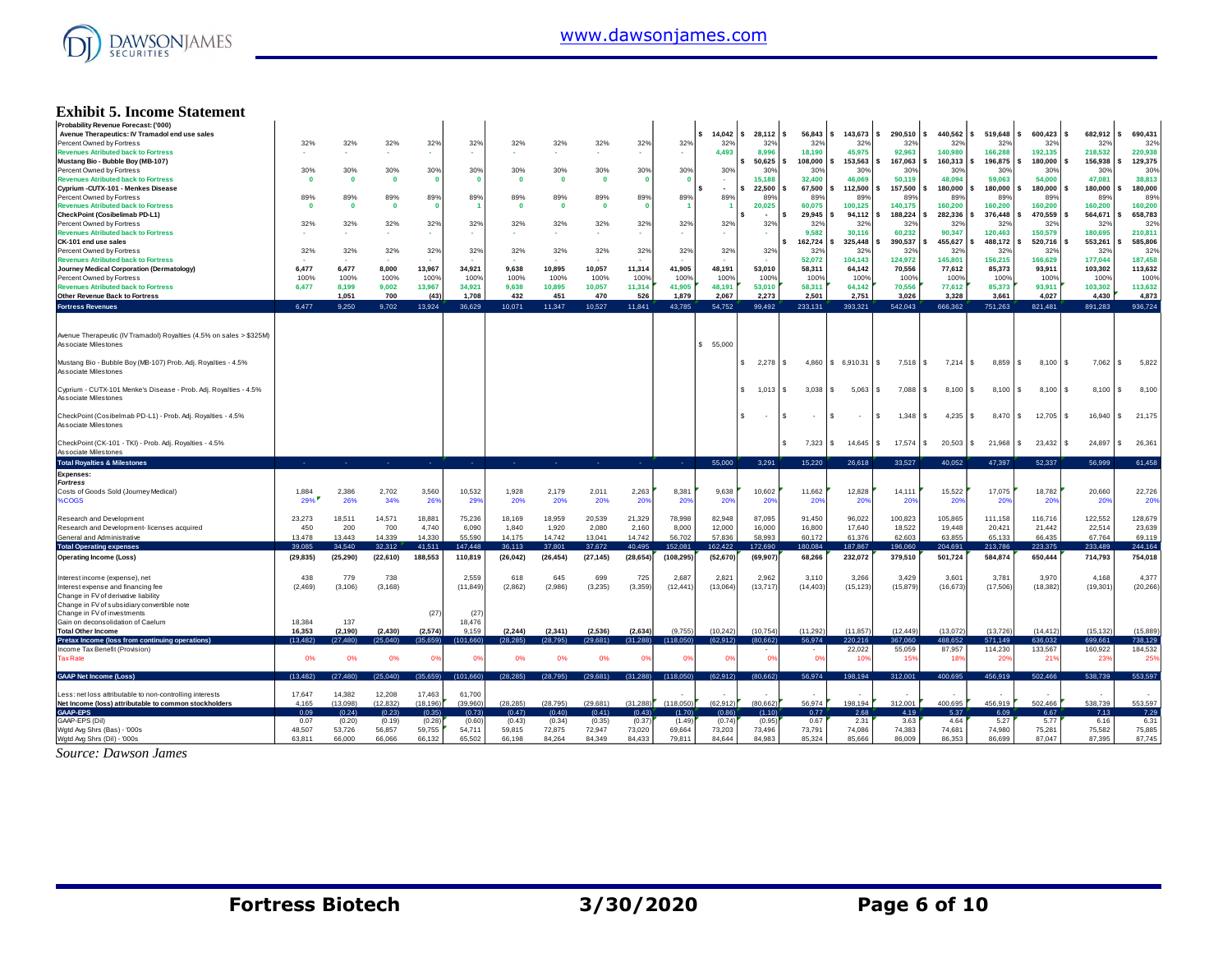

#### **Risk Analysis**

In addition to the typical risks associated with development stage specialty pharmaceutical companies, potential risks specific to Fortress Biotech are as follows:

**Financial risk.** The company may need to raise capital in the marketplace in order to successfully push its products into the next phase, and there can be no assurances that the company will be able to successfully raise capital and or do so on favorable terms.

**Clinical and regulatory risk**. Lead products must start and complete clinical trials. Trials may not produce results sufficient for regulatory approval.

**Partnership risk.** Fortress Biotech may seek partnerships for clinical development support and commercialization. We have no specific knowledge of any discussions with possible partners today, and there can be no assurances that the company will be able to secure a favorable partnership.

**Commercial risk.** There are no assurances that the company will be able to secure favorable pricing, commercially launch products, and achieve significant market share to become profitable.

**Legal and intellectual property risk.** The company may have to defend its patents and technical know-how, and there can be no assurances that the patents will not be infringed or will be held as valid if challenged, and or that the company may infringe on third party's patents.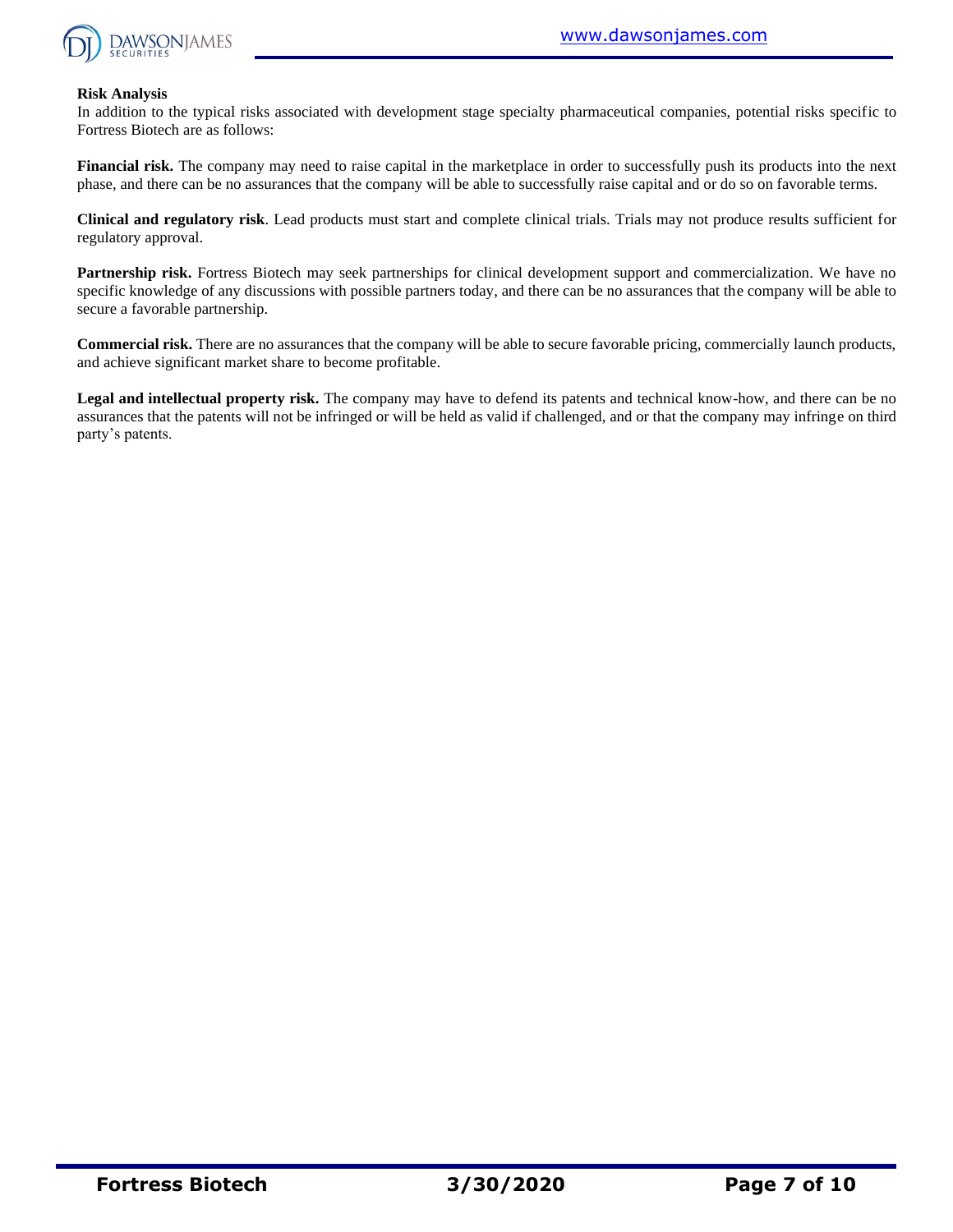

Companies mentioned in this report, working with Fortress and or part of valuation discussion:

Alexion (ALXN/NASDAQ)-Not covered.

InvaGen Pharmaceuticals – (Private).

St. Jude Children's Research Hospital (Private).

Mustang Bio (MBIO/NASDAQ) – Not covered.

Checkpoint Therapeutics (CKPT/NASDAQ) – Not covered.

Avenue Therapeutics (ATXI/ NASDAQ) – Not covered.

Caelum Biosciences (Private).

Journey Medical Corporation (internal Fortress company).

Cyprium Therapeutics (Private).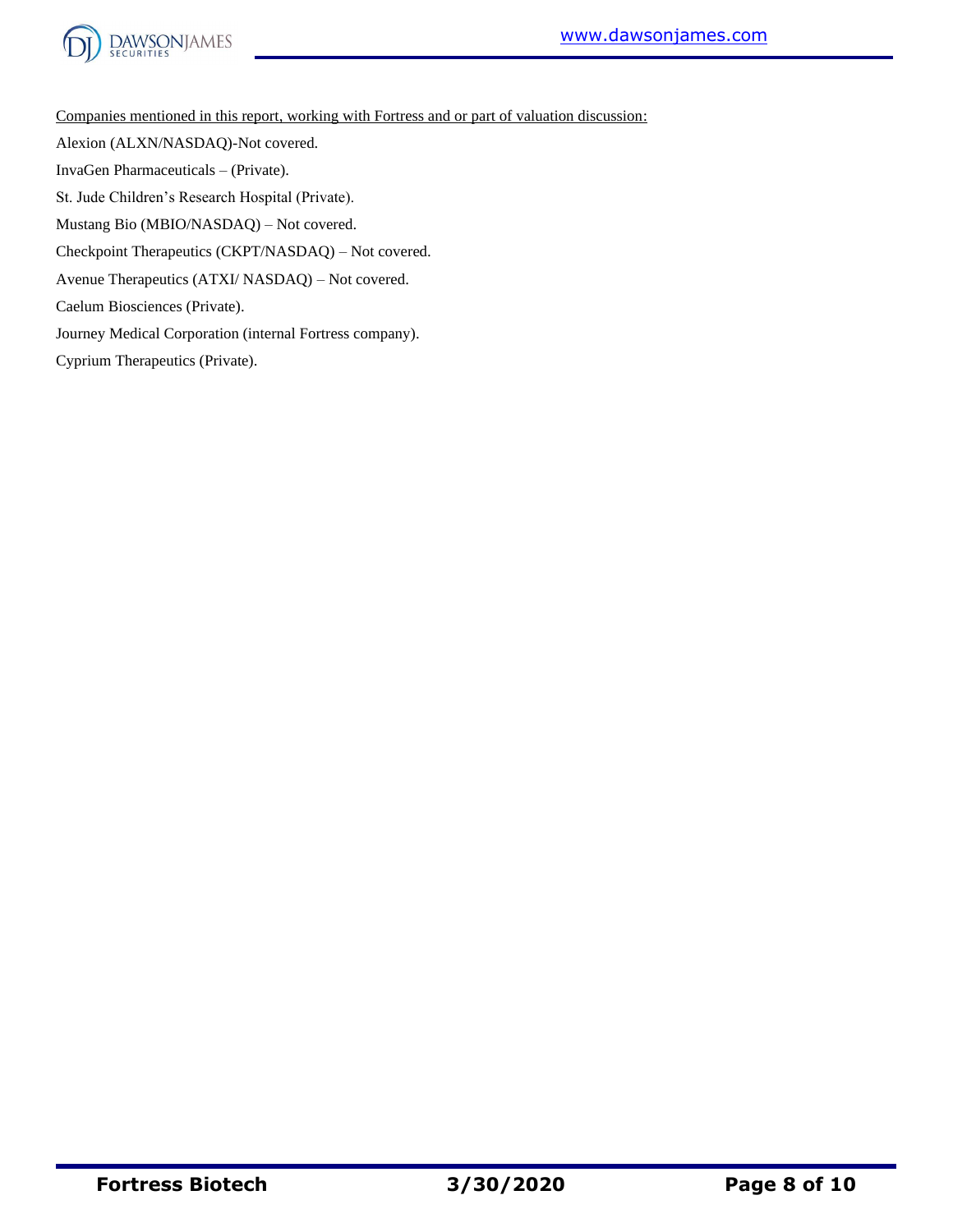

## **Important Disclosures:**

### **Price Chart:**

Price target and rating changes over the past three years:



Update – Buy March 30, 2020, Price Target \$19.00

Dawson James Securities, Inc. (the "Firm") is a member of the Financial Industry Regulatory Authority ("FINRA") and the Securities Investor Protection Corporation ("SIPC").

The Firm does not make a market in the securities of the subject company(s). The Firm has engaged in investment banking relationships with FBIO in the prior twelve months, as a manager or co-manager of a public offering and has received compensation resulting from those relationships. The Firm may seek compensation for investment banking services in the future from the subject company(s). The Firm has received other compensation from the subject company(s) in the last 12 months for services unrelated to managing or comanaging of a public offering.

Neither the research analyst(s) whose name appears on this report nor any member of his (their) household is an officer, director or advisory board member of these companies. The Firm and/or its directors and employees may own securities of the company(s) in this report and may increase or decrease holdings in the future. As of February 29, 2020, the Firm as a whole did not beneficially own 1% or more of any class of common equity securities of the subject company(s) of this report. The Firm, its officers, directors, analysts or employees may affect transactions in and have long or short positions in the securities (or options or warrants related to those securities) of the company(s) subject to this report. The Firm may affect transactions as principal or agent in those securities.

Analysts receive no direct compensation in connection with the Firm's investment banking business. All Firm employees, including the analyst(s) responsible for preparing this report, may be eligible to receive non-product or service-specific monetary bonus compensation that is based upon various factors, including total revenues of the Firm and its affiliates as well as a portion of the proceeds from a broad pool of investment vehicles consisting of components of the compensation generated by investment banking activities, including but not limited to shares of stock and/or warrants, which may or may not include the securities referenced in this report.

Although the statements in this report have been obtained from and are based upon recognized statistical services, issuer reports or communications, or other sources that the Firm believes to be reliable, we cannot guarantee their accuracy. All opinions and estimates included in this report constitute the analyst's judgment as of the date of this report and are subject to change without notice.